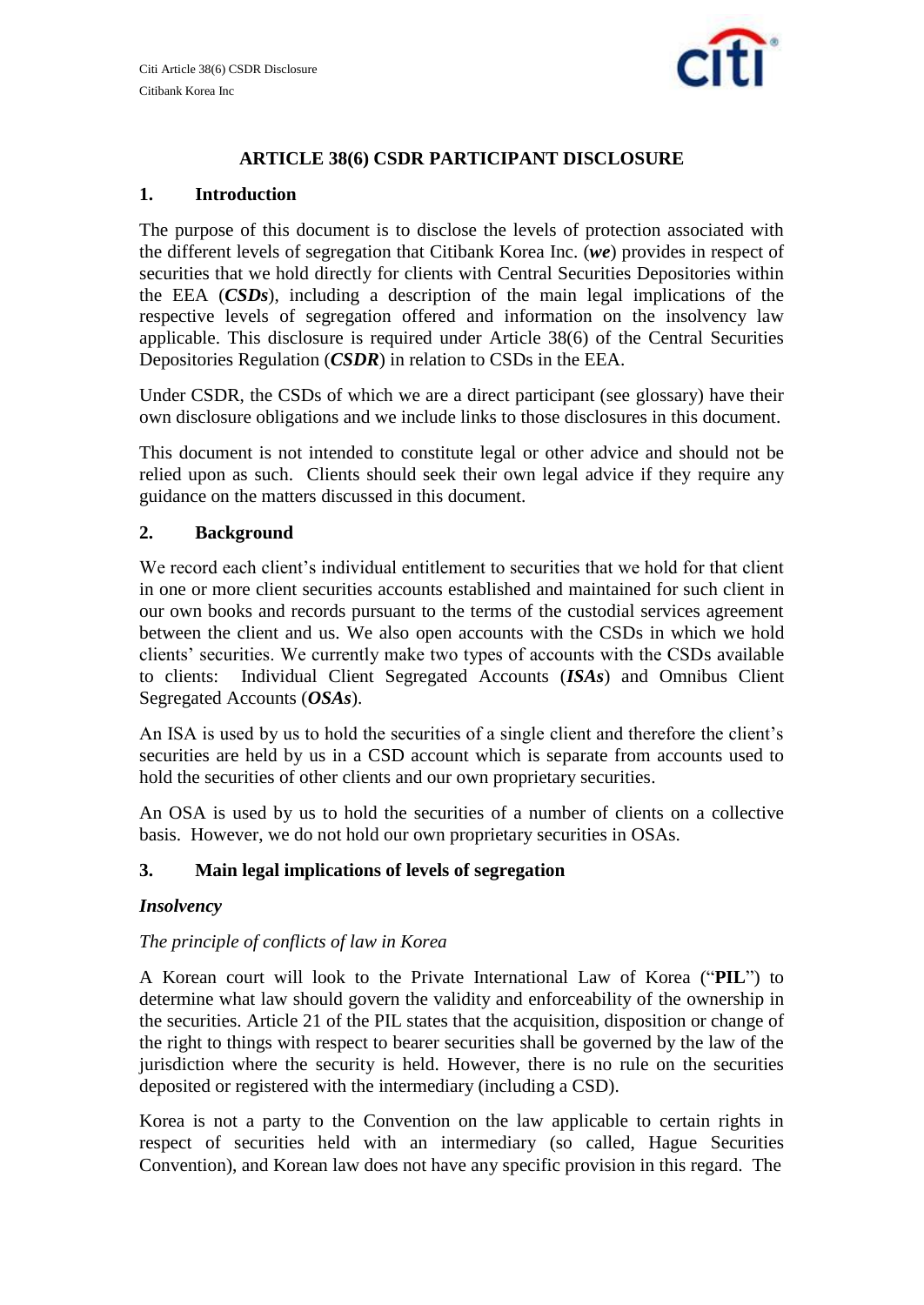

applicable law with respect to securities held with foreign depositories have been discussed by Korean legal scholars and the prevailing view is that the law of the jurisdiction where the intermediary is located governs, which is called the Place of the Relevant Intermediary Approach ("**PRIMA**"). However, PRIMA has not been officially recognized and admitted by any administrative or judicial authority in Korea.

However, notwithstanding the ambiguity on the Korean rules determining the law applicable to the ownership issue in connection with the securities held in a CSD, we believe that the applicable law in determining the ownership of the securities held in the CSD should not be a Korean law since (i) the securities are issued under a foreign law, (ii) the CSD is located outside Korea, (iii) the deposit agreement between the CSD and us is not governed by Korean law. In our view, the fact that end-clients are Korean residents does not provide a sufficiently strong nexus through which Korean law should govern the ownership issue of the securities.

Accordingly in this disclosure, we reasonably believe that laws of the jurisdiction where the relevant CSD is located (i.e. the European Union) will govern the segregation of the Clients' securities from our general insolvency estate.

As we discuss further below, Clients' legal entitlement to the securities that we hold for them directly with the CSDs would not be affected by our insolvency, whether those securities were held in ISAs or OSAs on the basis that the laws of the European Union provide to that effect.

The distribution of the securities in practice on an insolvency would depend on a number of factors, the most relevant of which are discussed below.

## *Application of South Korean insolvency law*

Under Article 7 of the PIL, the mandatory law of Korea applies regardless of the principle of conflict of laws. We understand that Korean insolvency law is such a mandatory law which applies to Korean residents. We, as a Korean bank, will be subject to the Debtor Rehabilitation and Bankruptcy Law of Korea ("**DRBL**"), the sole Korean insolvency law which may apply to the insolvency of Korean banks.

Were we to become insolvent, our insolvency proceedings would take place in South Korea and be governed by the DRBL. However, the DRBL does not address the issue of whether a client's securities form part of an insolvent entity's general insolvency estate, and, in any event, this issue is governed by the law of the jurisdiction where the relevant CSD is located.

If, under the applicable laws of the European Union, securities that we held on behalf of clients would not form part of our estate on insolvency for distribution to creditors, such securities would not form part of our insolvency estate and would not be subject to Korean insolvency proceedings.

As a result, it would not be necessary for clients to make a claim in our insolvency as a general unsecured creditor in respect of those securities.

Accordingly, where we hold securities in custody for clients and those securities are considered the property of those clients rather than our own property, they should be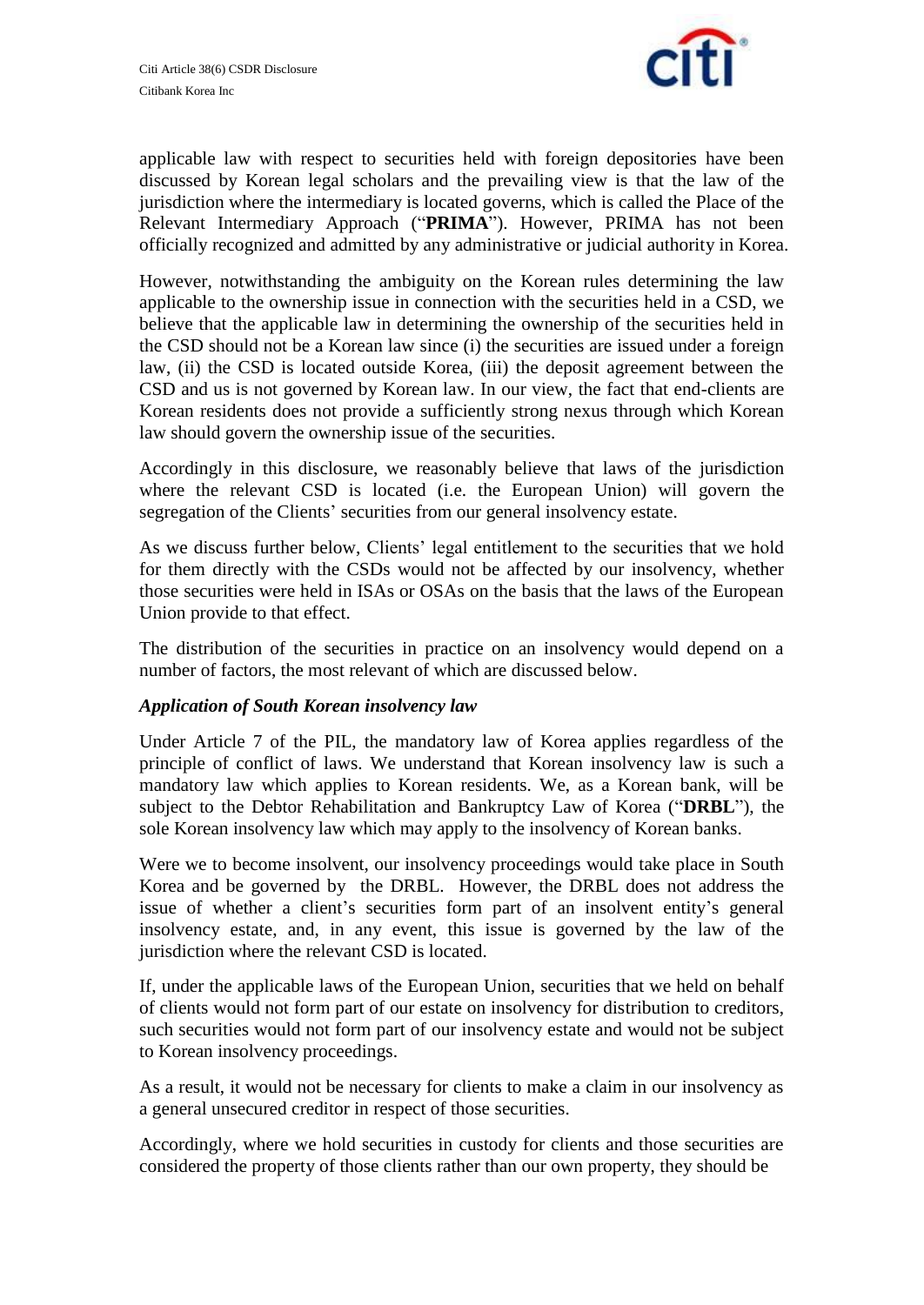

protected on our insolvency. This applies whether the securities are held in an OSA or an ISA.

### *Nature of clients' interests*

Although our clients' securities are registered in our name at the relevant CSD, we hold them on behalf of our clients, who are considered as a matter of law to have a beneficial proprietary interest in those securities. This is in addition to any contractual right a client may have against us to have the securities delivered to them.

This applies both in the case of ISAs and OSAs. However, the nature of clients' interests in ISAs and OSAs is different. In relation to an ISA, each client is beneficially entitled to all of the securities held in the ISA attributable to that client. In the case of an OSA, as the securities are held collectively in a single account, each client is normally considered to have a beneficial interest in all securities in the account proportionate to its holding of securities as recorded in our books and records.

Our books and records constitute evidence of our clients' beneficial interests in the securities. The ability to rely on such evidence would be particularly important on our insolvency and in the case of an OSA, since no records of individual clients' entitlements would be held by the relevant CSD.

### *Shortfalls*

If there were a shortfall between the number of securities that we are obliged to deliver to clients and the number of securities that we hold on their behalf in either an ISA or an OSA, this could result in fewer securities than clients are entitled to being returned to them on our insolvency. The way in which a shortfall could arise would be different as between ISAs and OSAs (see further below).

#### *How a shortfall may arise*

We do not permit clients to make use of or borrow securities belonging to other clients for intra-day settlement purposes, even where the securities are held in an OSA, in order to reduce the chances of a shortfall arising as a result of the relevant client failing to meet its obligation to reimburse the OSA for the securities used or borrowed.

Where we have been requested to settle a transaction for a client and that client has insufficient securities held with us to carry out that settlement, in the case of both an ISA and an OSA, we only carry out the settlement once the client has delivered to us the securities needed to meet the settlement obligation.

However, a shortfall could arise as a result of inadvertent administrative error or operational issues.

Nothing in this paragraph should be construed to override any obligation that the client owes us in respect of any irrevocable payment or delivery obligations (as these terms are defined in the custodial services agreement which we have in place with the client as amended or supplemented from time to time) which we incur in settling that client's trades.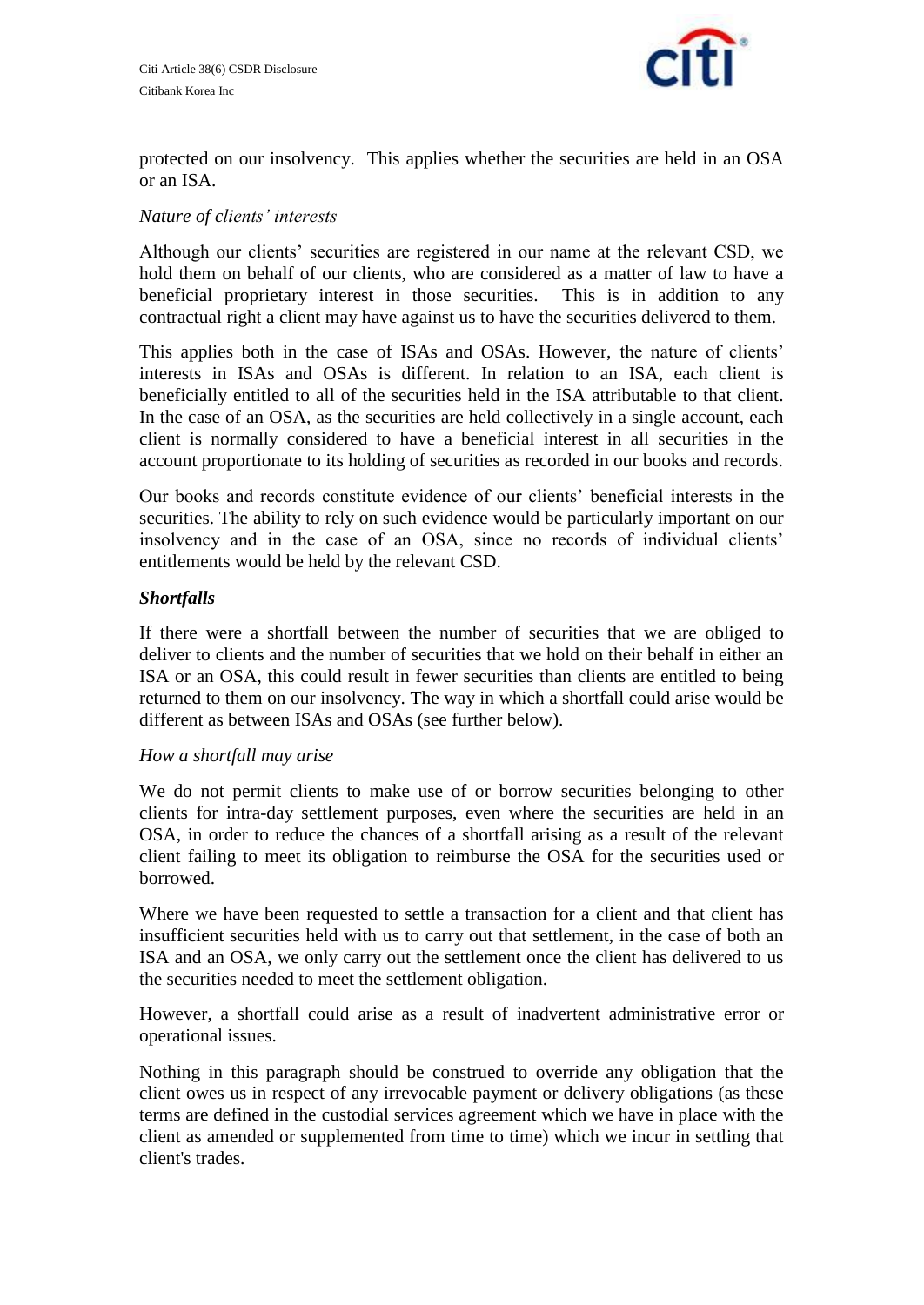

## *Treatment of a shortfall*

In the case of an ISA, the whole of any shortfall on the relevant account would be attributable to the client for whom the account is held and would not be shared with other clients for whom we hold securities. Similarly, the client would not be exposed to a shortfall on an account held for another client or clients.

In the case of an OSA, the shortfall would be shared among the clients with an interest in the OSA. Therefore, a client may be exposed to a shortfall even where securities have been lost in circumstances which are completely unrelated to that client.

### *Shortfall mitigation rules*

If a shortfall arose for which we are liable to the client, the client may have a claim against us for any loss suffered. If we were to become insolvent prior to covering a shortfall, clients would rank as general unsecured creditors for any amounts owing to them in connection with such a claim. Clients would therefore be exposed to the risks of our insolvency, including the risk that they may not be able to recover all or part of any amounts claimed.

In these circumstances, clients could be exposed to the risk of loss on our insolvency. If securities were held in an ISA, the entire loss (equal to the shortfall) would be borne by the client for whom the relevant account was held. If securities were held in an OSA, each of the clients with an interest in that account would bear a loss equal to the amount of the shortfall allocated to it.

In order to calculate clients' shares of any shortfall in respect of an OSA, each client's entitlement to securities held within that account would need to be established as a matter of law and fact based on our books and records. Any shortfall in a particular security held in an OSA would then be allocated among all clients with an interest in that security in the account. It is likely that this allocation would be made rateably between clients with an interest in that security in the OSA, although arguments could be made that in certain circumstances a shortfall in a particular security in an OSA should be attributed to a particular client or clients. It may therefore be a time consuming process to confirm each client's entitlement. This could give rise to delays in returning securities and initial uncertainty for a client as to its actual entitlement on an insolvency. Ascertaining clients' entitlements could also give rise to the expense of litigation, which could be paid out of clients' securities in the event of our insolvency.

#### *Security interests*

## *Security interest granted to a third party other than a CSD*

Security interests granted over clients' securities (which for the avoidance of doubt must always be granted in accordance with the terms of the custodial services agreement and/or additional contractual agreements that we have in place with them) could have a different impact in the case of ISAs and OSAs.

Where the client purports to grant a security interest over its interest in securities held by us which we hold in an OSA and the security interest was asserted against the CSD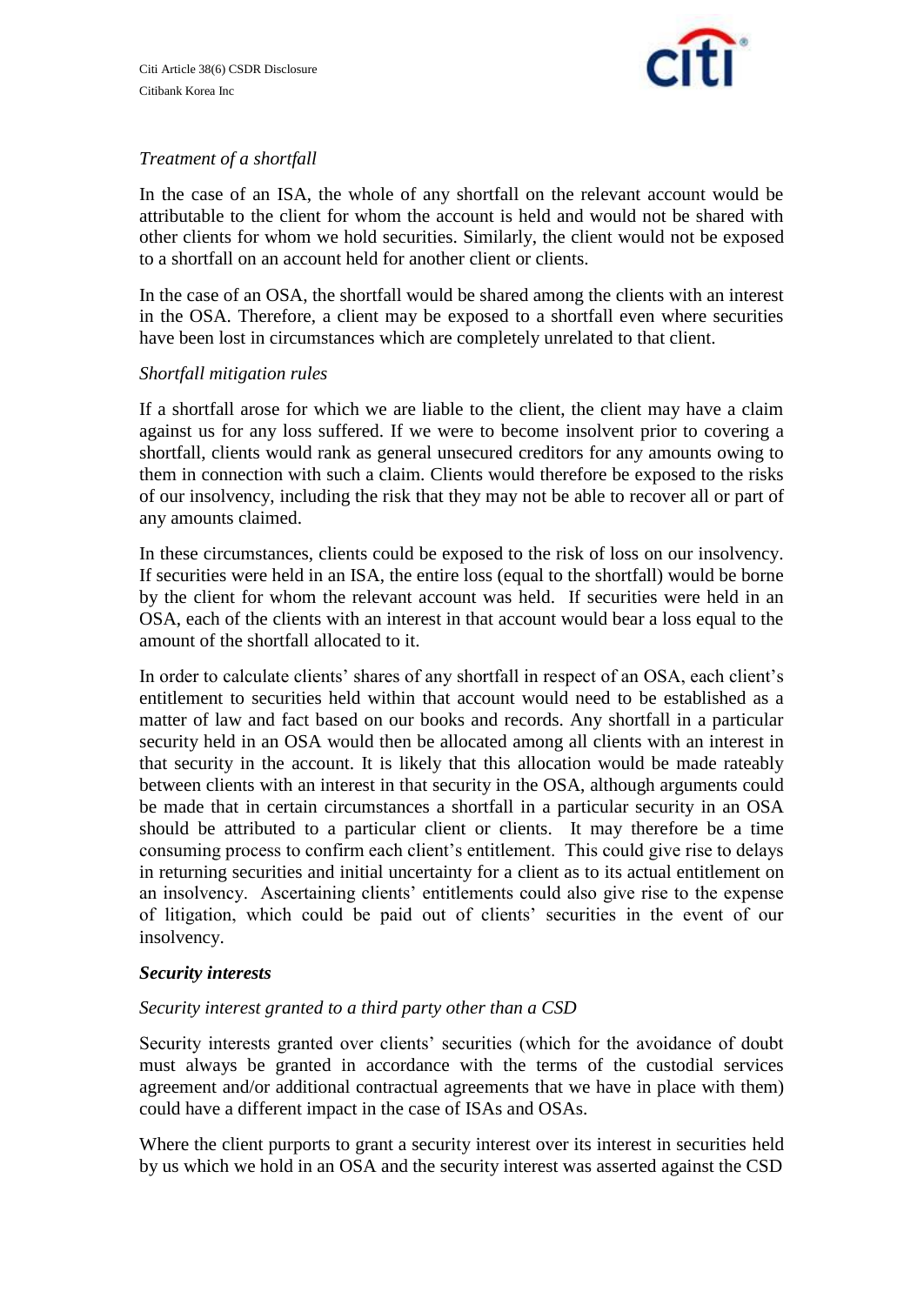

with which the account was held, there could be a delay in the return of securities from that account to all clients holding securities in the relevant account. However, in practice, we would expect that the beneficiary of a security interest over a client's securities would perfect its security by notifying us rather than the CSD and would seek to enforce the security against us rather than against the CSD, with which it had no relationship. We would also expect the CSDs to refuse to recognise a claim asserted by anyone other than ourselves as account holder.

### *Security interest granted to CSD*

Should the CSD benefit from a security interest over securities held for a client, there could be a delay in the return of securities to a client (and a possible shortfall) in the event that we failed to satisfy our obligations to the CSD and the security interest was enforced. This applies whether the securities are held in an ISA or an OSA. However, in practice, we would expect that a CSD would first seek recourse to any securities held in our own proprietary accounts to satisfy our obligations and only then make use of securities in client accounts. We would also expect a CSD to enforce its security rateably across client accounts held with it.

#### *Corporate actions*

Where securities are held in an ISA and the client is entitled to a fractional entitlement on a corporate action, it is possible that the client would not in practice benefit from that fractional entitlement. However, where securities are held in an OSA, fractional entitlements may be received on an aggregated basis and therefore it is more likely that the clients may be able to benefit from some or all of those fractional entitlements.

Our insolvency may also have an impact on our ability to collect any entitlements, such as dividends, due on clients' securities held in an ISA or OSA or exercise any voting rights in respect of those securities.

#### **4. CSD disclosures**

Set out below are links to the disclosures made by the CSDs in which we are a participant. The below links will contain the CSD disclosure once published by the CSD:

| <b>CSD</b>         | <b>Jurisdiction</b> | CSDs                   | Links to CSD disclosures or                                                                                                |
|--------------------|---------------------|------------------------|----------------------------------------------------------------------------------------------------------------------------|
| <b>Participant</b> |                     |                        | websites                                                                                                                   |
| Citibank Korea     | Korea               | Clearstream Banking SA | http://www.clearstream.com                                                                                                 |
| Inc.               |                     | Euroclear Bank SA/NV   | https://my.euroclear.com/apps/en/reference-<br>search.html#q=eq:rights%20of%20participants<br>&entity=eq:ef:eui:eb&limit=0 |

These disclosures have been provided by the relevant CSDs. We have not investigated or performed due diligence on the disclosures and clients rely on the CSD disclosures at their own risk.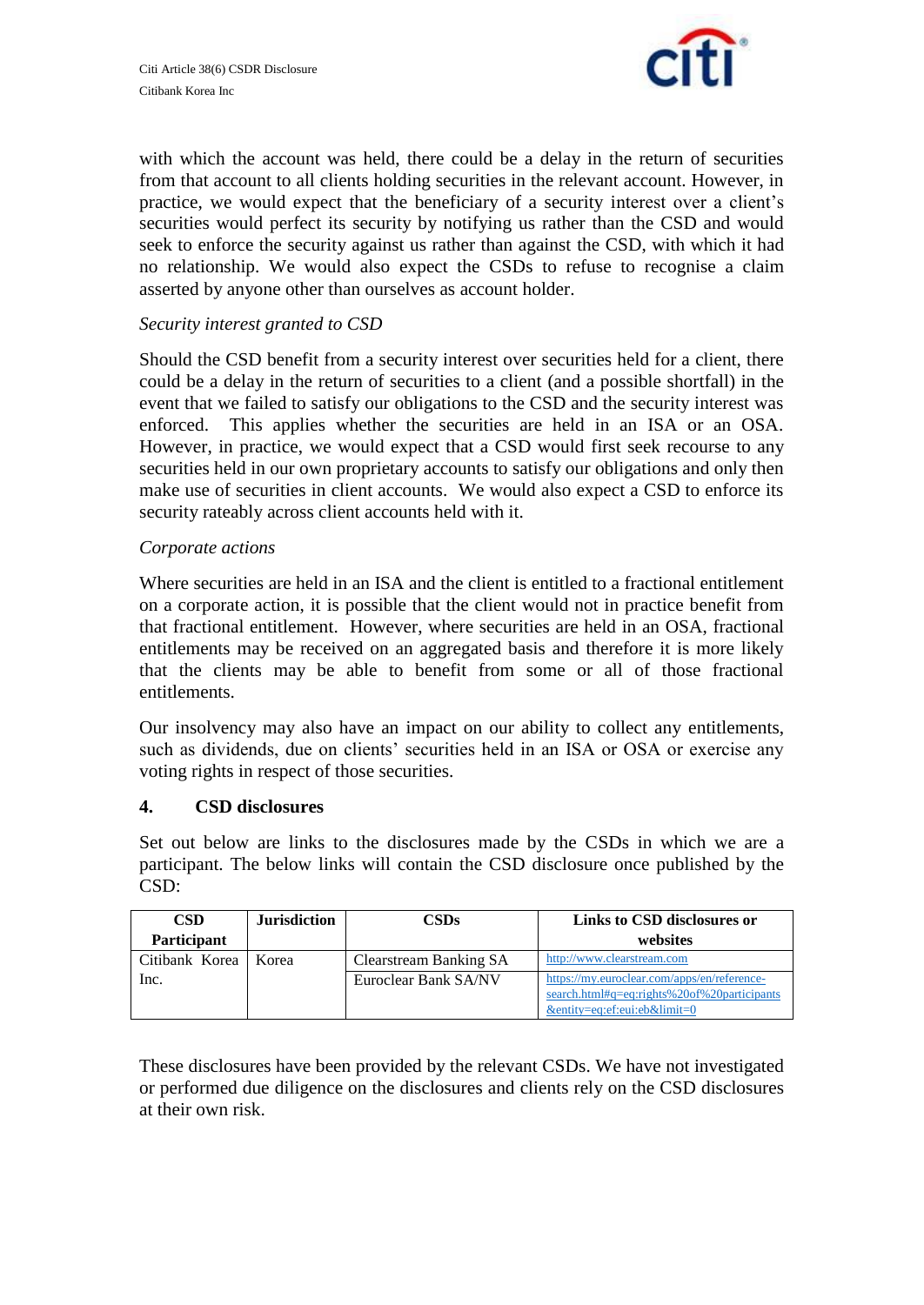

### **GLOSSARY**

*Central Securities Depository* or *CSD* means an entity which records legal entitlements to dematerialised securities and operates a system for the settlement of transactions in those securities.

*Central Securities Depositories Regulation* or *CSDR* refers to EU Regulation 909/2014 which sets out rules applicable to CSDs and their participants.

*direct participant* means an entity that holds securities in an account with a CSD and is responsible for settling transactions in securities that take place within a CSD. A direct participant should be distinguished from an indirect participant, which is an entity, such as a global custodian, which appoints a direct participant to hold securities for it with a CSD.

*EEA* means the European Economic Area.